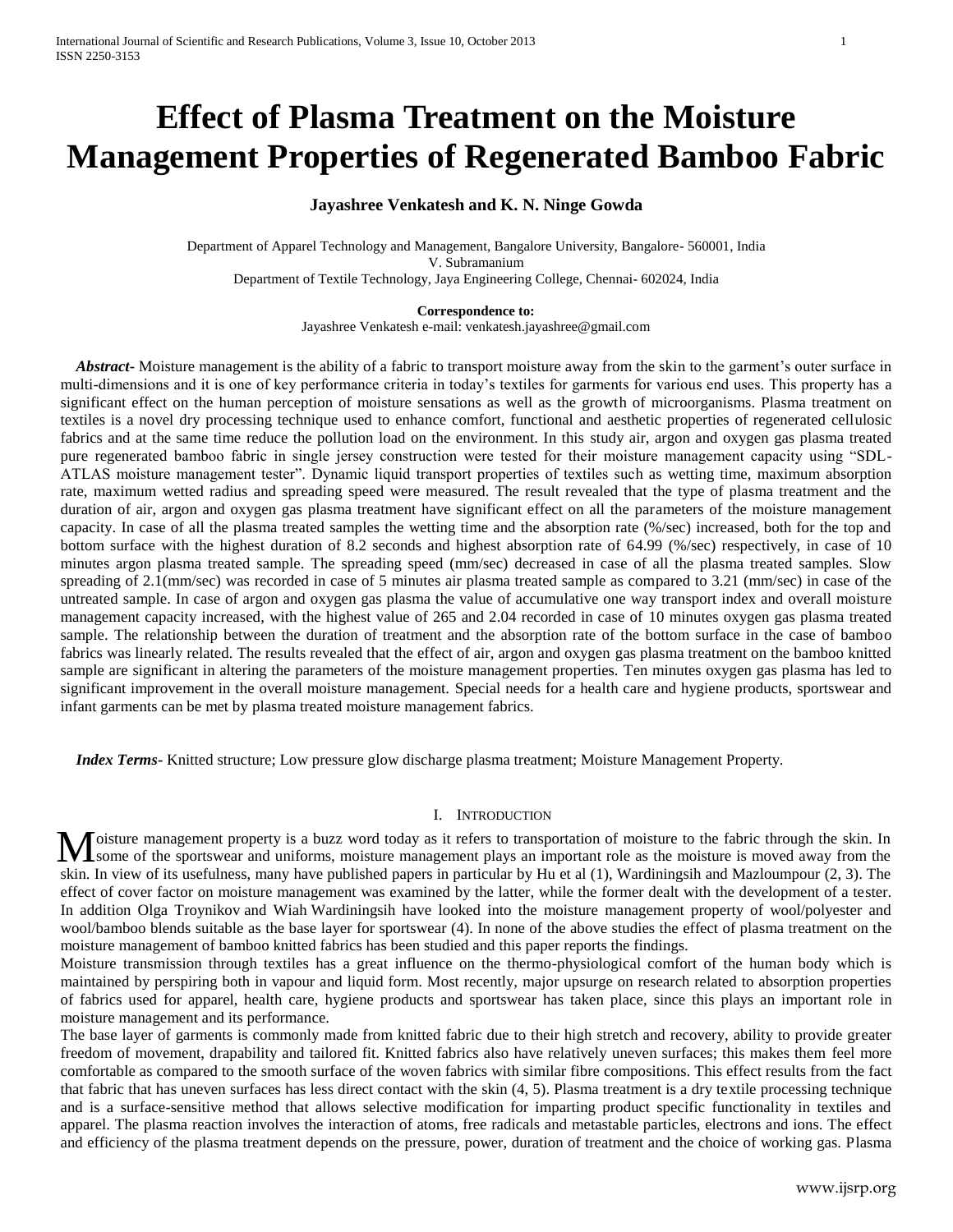treatment improves wettability, hydrophobic finishing, adhesion functionality and product quality in cellulosic fabric. The use of oxygen plasma can modify the wettability of cotton and other cellulosic materials. Argon gas is used to increase surface roughness and modify the texture. It also alters the tensile properties and functional behavior of the fabric. It improves air permeability and drape properties (6, 7). Optimization of surface properties of textile materials without altering the inherent properties of the textile materials can be achieved by air, argon and oxygen gas plasma treatments. Plasma treatment can be a viable substitute to conventional processes and very often it can provide the advantageous effect that cannot be obtained by wet processing of textile material. Considering these facts, this research addresses the moisture management properties of pure bamboo knitted fabrics.

In the present study, the simultaneous liquid moisture transport performances on the top and bottom surfaces of knitted fabrics made from pure bamboo were tested using "SDL-ATLAS Moisture Management Tester" (8). The effect of 5, 10 and 20 minutes duration of air, argon and oxygen gas plasma treatments was assessed on the pure bamboo knitted fabrics.

## II. MATERIALS AND METHODS

# a. Materials

In the present study, hundred percent bleached Bamboo knitted fabric was produced using a yarn of linear density of 19.68 tex and having 8.89 twists per cm. The single knitted fabric was produced on a circular knitting machine. The number of courses and wales per cm was 21 and 16 respectively. The mass per unit area  $(g/m^2)$  was 160 with a loop length of 2.5mm. The thickness of fabric was 0.56 mm. The other dimensional properties of the sample used for this research are given in TABLE I.

|                                                  | Table 1: Properties of Bamboo Knitted fabric |  |  |
|--------------------------------------------------|----------------------------------------------|--|--|
| Stitch Density (Stitches/ $\text{cm}^2$ )        | 336.00                                       |  |  |
| Loop length (mm)                                 | 2.50                                         |  |  |
| Mass per unit area $(g/m^2)$                     | 160.00                                       |  |  |
| Tightness factor(tex $^{0.5}$ cm <sup>-1</sup> ) | 17.89                                        |  |  |
| Loop shape factor                                | 1.37                                         |  |  |
| Thickness(mm)                                    | 0.56                                         |  |  |
| Bulk Density $(g/m^3)$                           | 3.14                                         |  |  |

### b. Method

# (i) Plasma treatment

The regenerated cellulosic pure bamboo knitted fabric was treated using low pressure glow discharge plasma. The glow discharge was generated using an apparatus made by Bangalore Plasmatek, Bangalore, India. The DC glow discharge was operated at 0.5 mbar. Different gases like air, argon and oxygen were admitted into the plasma chamber using needle valve to control the pressure. Cathode was located in the centre of the chamber and the chamber walls acted as anode. Samples were placed hanging at a distance of about 18 cm from the cathode. It was operated at radio frequency of 150 to 192 MHz. The process parameters that were varied during the air, argon and oxygen gas plasma was the duration of treatment. The fabrics were treated for 5, 10 and 20 minutes duration.

### (ii) Testing of liquid moisture management properties.

The AATCC 195-2009 standard test method was used for the measurement, evaluation and classification of liquid moisture management properties of the untreated and air, argon and oxygen gas plasma treated pure bamboo samples using "SDL-ATLAS Moisture Management Tester" .Before testing the untreated and all the plasma treated samples were conditioned at  $25 \pm 2^0C$  and  $65\pm$ 2% RH according to ASTM D1776 standard practice for conditioning and testing textiles. The test solution was prepared by dissolving 9 g sodium chloride (USP Grade) in 1 litre of distilled water and the electrical conductivity was adjusted to 16+0.2 milli Siemens(ms) at 25 °C by adding sodium chloride or distilled water as necessary. The" Pump- on Time was set at 20 s to assure the predetermined amount of 0.22 cc of test solution is dispensed. The "Measuring time" for each of the untreated and all the air, argon and oxygen gas plasma treated samples was set for 120 s. The objective measurement of liquid moisture management properties was evaluated by placing the 8x8 cm cut fabric specimen between the two horizontal (upper and lower) electrical sensors of the "SDL-ATLAS Moisture Management Tester". The sample was placed on the lower sensor with the specimen's top surface up. The upper sensor was released until it freely rested on the test specimen. The test solution moved freely in three directions: radial spreading on the top surface, movement through the specimen from top surface to bottom surface, and radial spreading on the bottom surface of the specimen. The SDL-ATLAS Moisture Management Tester recorded the following parameters of the liquid moisture management properties .The wetting time ( $WT_T$ ) (top surface) and ( $WT_B$ ) (bottom surface) in seconds when the top and bottom surfaces of the specimen started to wet. The absorption rate  $(AR_T)$  ( top surface) and  $(AR_B)$  ( bottom surface ) was recorded to measure the average speed of liquid moisture absorption for the top and bottom surfaces of the specimen during the initial change of water content during testing. The maximum wetted radius ( $MWR_T$ ) and ( $MWR_B$ ) was recorded to measure the greatest ring radius of the solution on the top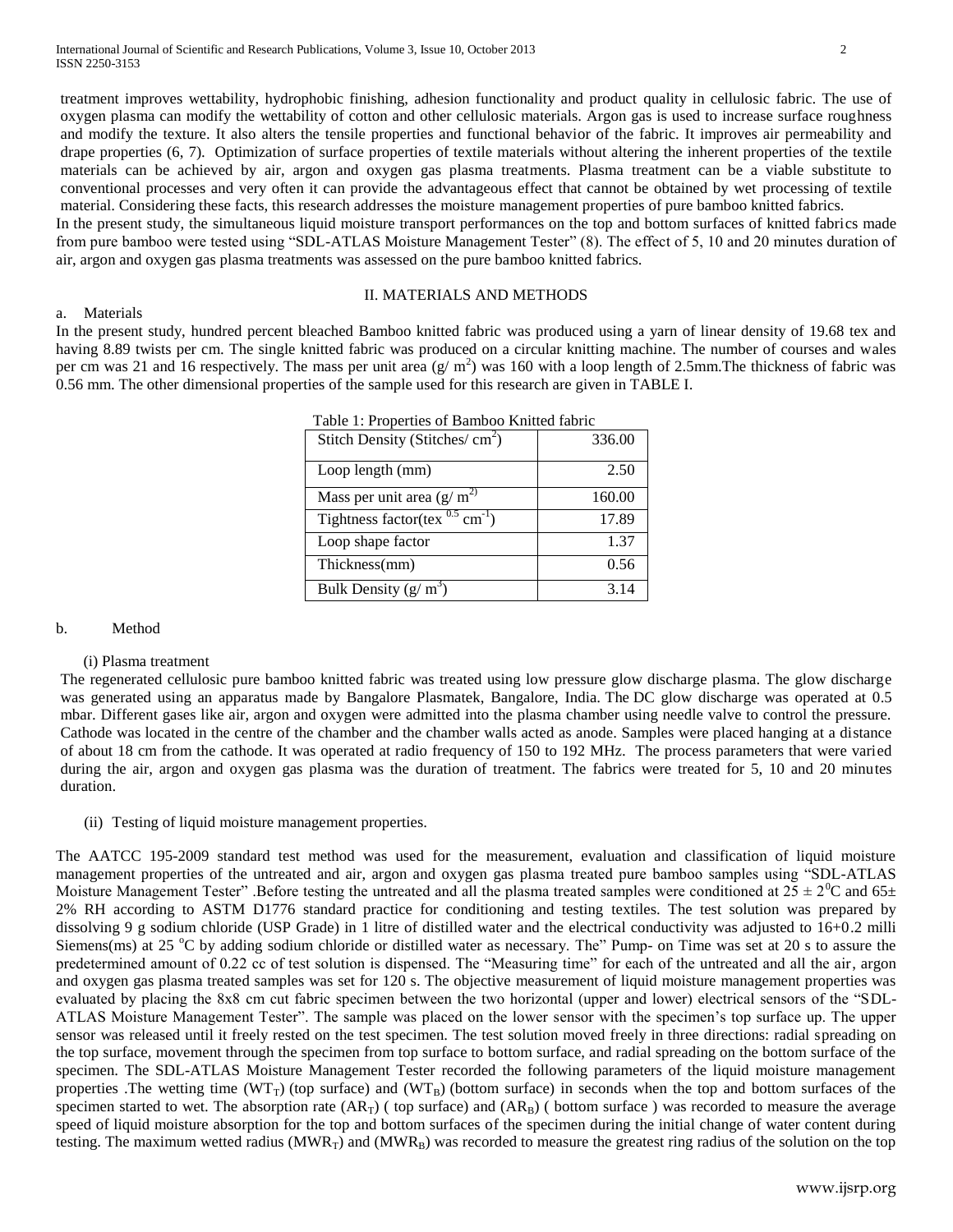and bottom surfaces. The accumulated rate of surface wetting from the center of the specimen where the test solution was dropped to the maximum wetted radius was measured both for top and bottom surface as spreading speed (mm/sec) ( $SS_T$  and  $SS_B$ ). The accumulative one way transport capability (R) was recorded to establish the difference between the area of the liquid moisture content curves of the top and bottom surfaces. An index of the overall capability of the untreated and plasma treated fabrics to transport liquid moisture was calculated by the inbuilt software by combining the three measured attributes of performance i.e. the liquid moisture absorption rate on the bottom surface  $(AR_B)$ , the one way liquid transport capability  $(R)$ , and the maximum liquid moisture spreading speed of the bottom surface  $(SS_B)$ . For each sample five trials were recorded and the average values plotted in form of histograms.

# III. RESULTS AND DISCUSSION

The results obtained from this test method are based on the water resistance, water repellency and water absorption characteristics of the fabric structure, including the fabrics geometric and internal structure and the wicking characteristics of its fibres and yarns. The moisture management properties of the untreated and the plasma treated samples are depicted by graphical representations. The top surface parameter means, the side of the fabric that would come in contact with the skin when the garment is worn or when a product has been used. The bottom surface is the side of the fabric that would be the outer exposed surface of a garment when worn or product when it is used.



**Figure 1:** Wetting time (sec) values for the Bamboo fabrics-Top and Bottom Surface

Figure 1 reveals the wetting time per second of pure bamboo fabric on the top surface and bottom surfaces. The samples treated with air plasma treatment showed a slower wetting as compared to the untreated sample. In case of the untreated Bamboo sample the wetting time recorded was 3.79 seconds whereas the maximum wetting time was 5.31 seconds in case of Bamboo sample treated for 20 minutes duration. There is gradual increase in wetting time as the duration increases from 5 to 20 minutes in case of air plasma treated samples. Slower wetting was evident as compared to untreated Bamboo sample, in samples treated for 10 minutes duration both in case of argon and oxygen gas plasma treated samples. The longest time of 9.41 seconds was recorded in case of 10 minutes oxygen gas plasma treated sample. In case of argon gas plasma treatment the samples treated for both 5 and 20 minutes duration was 4.5 seconds. The longest wetting time (8.2 seconds) was recorded in case of 10 minutes argon gas treatment.

The wetting time of the untreated bamboo sample both on the top and bottom surface was 3.9 seconds A higher wetting time of 5.8 seconds in case of the bottom surface was recorded in case of air plasma treated sample treated for 20 minutes. The impact of duration of treatment i.e. 5 and 10 minutes on the samples in case of air plasma and argon gas plasma was not significant, while, the 10 minutes treatment time both in the case of argon and oxygen gas plasma showed a significant delay in the wetting time. The faster wetting is due to the high attraction between the liquid and the fabric surface, known as the fibre surface energy. Untreated Bamboo can be classified as cellulose with high surface energy. The plasma treatment must be lowering the fibre surface energy.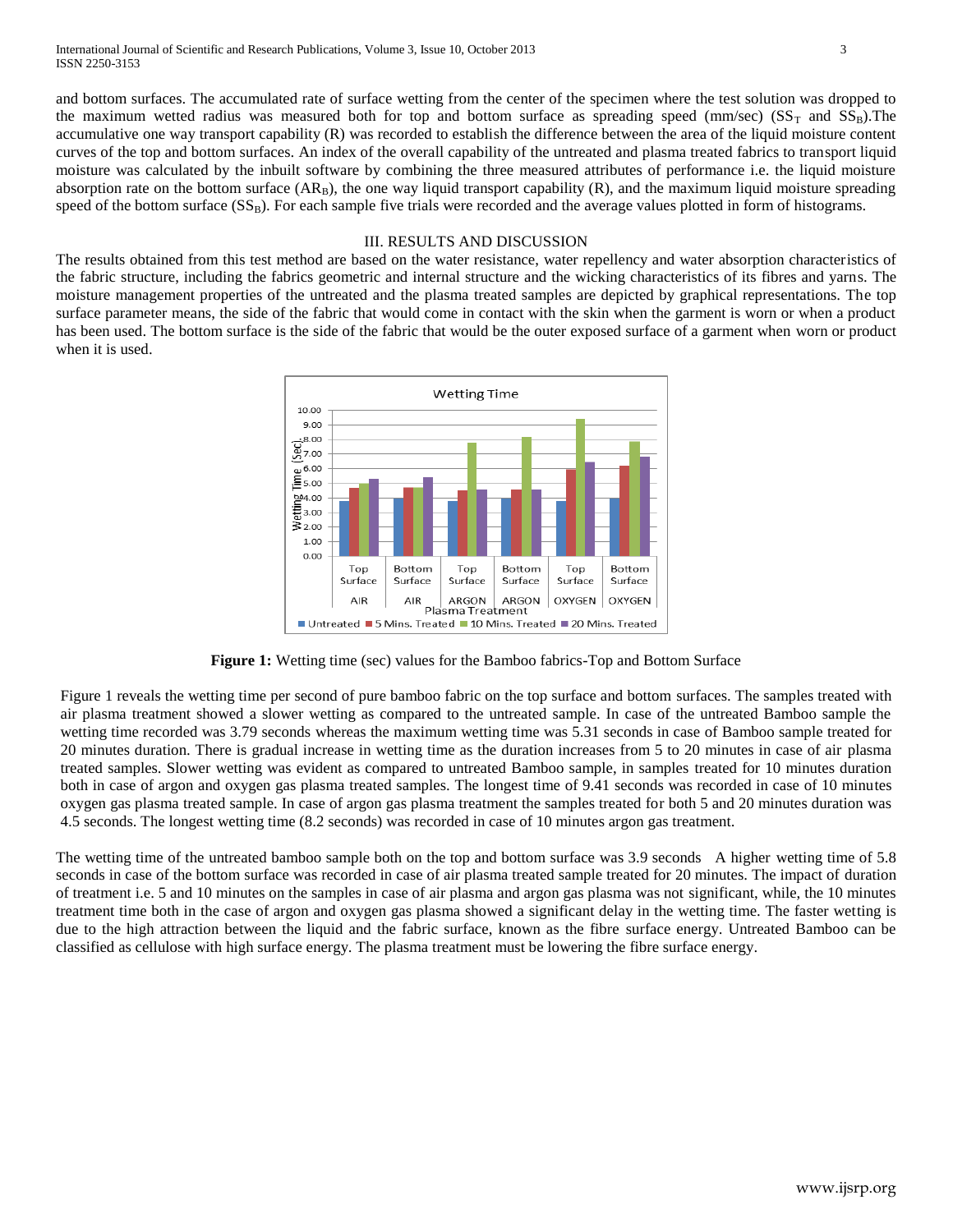

**Figure 2:** Absorption rate (sec) of Bamboo Fabric-Top and Bottom Surface

Figure 2 indicates the absorption rate of bamboo fabric on the top and bottom surface. The absorption rate is the average moisture ability (%/sec) of the top and bottom surfaces of the fabrics. The results indicate that although there is an increase in the rate of absorption as the duration of treatment increases from 5, 10, 20 minutes, the difference is not very significant. There is a significant change in the absorption rate in case of argon and oxygen gas plasma treated samples. Highest absorption rate of 54.65 (%/ sec) was recorded in case of 10 minutes argon gas plasma treated sample, while the sample treated for 5 minutes using oxygen gas plasma recorded 46.73 (%/ sec) .This is in agreement with the finding of Wong et al (9) who have studied the effect of oxygen plasma treatment on cotton .Formation of voids and cracks on fibre surface are the reasons for this phenomenon. Comparing the absorption rate of top and bottom surfaces of the plasma treated knitted fabric, there is higher absorption by bottom surface as compared to the top surface in all the treatments and time variations. The highest of 64.99 (% sec) was in case of 10 minutes argon plasma treated sample as compared to 33.20 (% sec) in case of the untreated sample. Similarly the highest value of 61.62(%/sec) is recorded in case of 10 minutes oxygen plasma treated sample and 59.09 in case of 20 minutes plasma treatment. The absorption rate of bottom surface indicates that the argon and oxygen plasma treatment and the duration of treatment have had significant effect. Maximum absorption rate values generally decrease due to more compact structure of yarns. The argon and oxygen plasma treatments may be altering the cover factor and making the fabric more open there by indicating an increase in absorption rate. These plasma treatments are altering only the surfaces and the impact is evident both on the top and bottom surfaces.



**Figure 3:** Maximum wetted radius (mm) values of the fabric-Top and bottom surface.

Figure 3 indicates that the maximum wetted radius did not reach the limit of 20 mm even after 120 seconds, possibly the water flow was restricted because possibly the water flow was restricted because of the atmospheric plasma treatment. This was observed both in case of the top and bottom surfaces of the 5 minutes plasma treated samples. This may be due to the surface distortion that could be hindering the spreading. Nevertheless, the spreading symmetry in form of a well-defined circle indicates that the knitted structure and the Plasma treatments is supporting uniform spreading of liquid. The main contributing factors to fabric being slow drying or quick drying are their water spreading area and the spreading speed on the outer surface. A slow drying fabric has a small spreading area and fast spreading speed on the outer fabric surface. It is clear that with the same amount of liquid being dropped onto the fabric's inner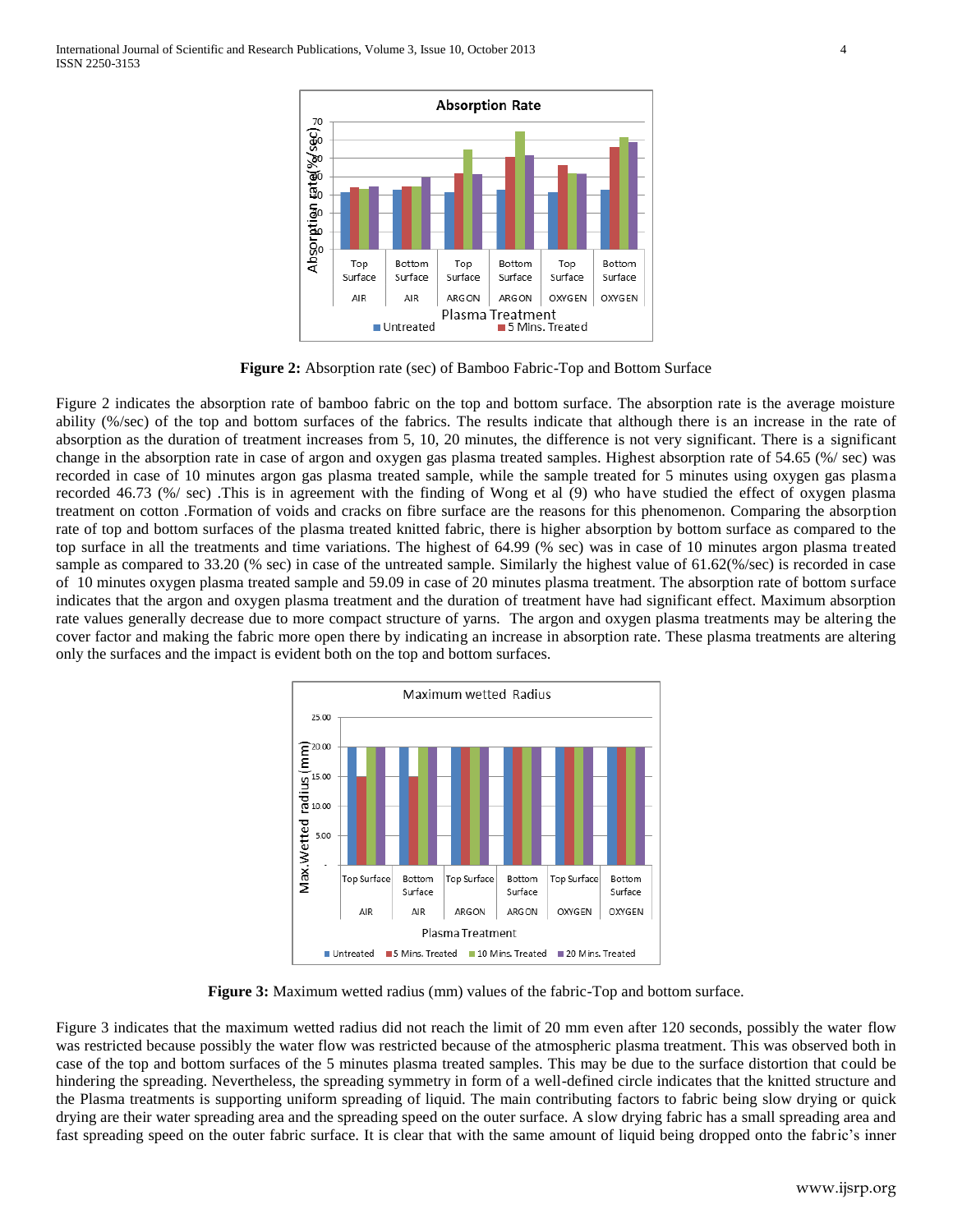surface during testing time, if the liquid is spreading in a large area on the inner fabric surface with high spreading speed and then quickly transported to the outer surface, the liquid content on the inner fabric surface will be small and the liquid moisture will move more easily from the outer fabric surface into the environment thus, the fabric will dry faster.



Figure 4**:** Spreading speed (mm/min) values of fabrics-Top and Bottom surface.

Spreading speed (mm/sec.) test results are given in figure 4. It is associated with the moisture transport, which occurs parallel to the fabric surface. As the spreading speed values are compared it can be seen that, all the three types of plasma treatment have reduced the spreading speed. The values of the spreading speed (mm/sec.) for the top and bottom surface for argon gas plasma treated sample were 2.91(mm/sec.) and 2.72 (mm/sec.) respectively. In case of oxygen gas plasma treated sample the spreading speed (mm/sec.) for the top and bottom surface was 2.78 (mm/sec.) and 2.69 (mm/sec.) respectively. These spreading speed values were recorded for 5 minutes duration in case of both argon and oxygen gas plasma treated samples.

Figures 1 and 4 show the wetting time and spreading speed of the untreated and plasma treated samples. Analyzing the combined effect of wetting time and spreading speed it can be stated that in the case of all the plasma treated samples the wetting time has increased and consequently spreading speed for the wetting of the fabric extended in case of the both the top and bottom surfaces . The advantage of this occurrence for the inner surface will be that the fabric will not feel clammy during excessive sweating as in case of athletic wear and that for the outer layer, it will act like a quick drying fabric since the perspiration would not have penetrated into the interstices of the fabric structure.

Figure 3 and 4 indicate the spreading area and the spreading speed. The main contributing factors to fabric being slow drying or quick drying are their water spreading area and the spreading speed on the outer surface. A slow drying fabric has a small spreading area and slow spreading speed on the outer fabric surface as in case of the 5 minutes air plasma treated samples. The spreading area in case of untreated and 5 minutes air plasma treated sample were 20 mm and 15 mm, while the spreading speed was 3.04 mm/sec and 2.44 mm/sec for the top and bottom surface respectively.



Figure 5: Accumulative one way transport capability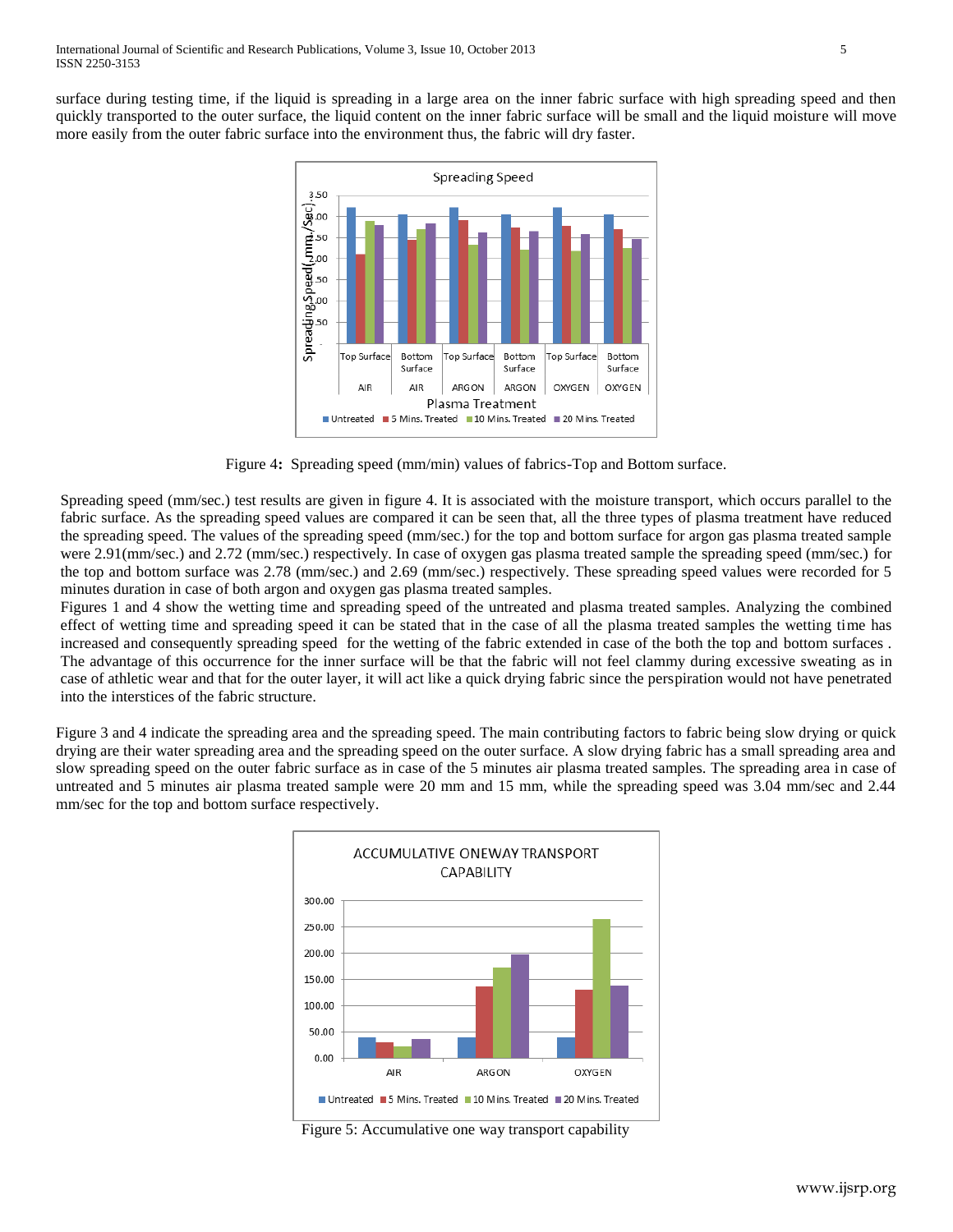The accumulative one way transport capability index (AOWTI) that represents the difference between the area of the liquid moisture content curves of the top and bottom surfaces of the sample with respect to time is represented in figure 5. The results in case of all the argon and oxygen plasma treated samples indicate an improvement, while in case of the 5,10 and the 20 minutes air plasma treated sample recorded a decline in the accumulative one away transport capability index, as compared to the untreated pure bamboo sample(38.7). Within the 5, 10 and 20 minutes argon plasma treated sample the highest accumulative one way transport capability index (199) was in case of sample treated for 20 minutes duration, while the highest accumulative one way transport capability index (265), among all the plasma treated samples was recorded in case of 10 minutes oxygen gas plasma treated sample.

This is probably due to the difference in accumulative moisture content between the two surfaces of the fabric during the 120 second of testing time. This indicated that before the completion of the 120 second, at certain interval the moisture content of the top fabric surface is more that of the bottom surface and at other time interval the opposite is true. The significant difference AOWTI of the untreated and 5, 10 and minutes argon and oxygen gas plasma treated samples indicated that the top and the bottom surfaces in these cases have undergone uneven pattern of physical modification.

The AOWTI of the untreated pure bamboo was recorded as 38.7 while the 5, 10 and 20 minutes argon and oxygen gas plasma treated samples indicate significantly higher values (>120). The heterogeneity in the fabric surface characteristics due to the argon gas plasma treatments has facilitated the penetration of liquid intermittently. In case of argon gas plasma treated sample the duration of treatment has influenced the AOWTI value since the Pearson correlation of AOWTI and duration of treatment are linearly related (0.90). This indicates that the AOWTI is not influenced by the duration of treatment in case of the air and oxygen gas plasma treated samples.



Figure 6: Overall moisture management capacity

The overall moisture management capacity (OMMC) of untreated and plasma treated samples is given in figure 6. The OMMC of the air plasma treated samples decreased in case of air plasma treated samples, while there was a remarkable difference between the untreated pure bamboo sample (1.03) and in case of argon as well as oxygen gas plasma treated samples. In case of argon gas plasma treated samples the OMMC increased as the duration increased. Among the argon gas plasma treated samples the highest OMMC (1.78) was in the case of 20 minutes duration. The highest OMMC (2.04) among all the plasma treated samples was recorded in the case of 10 minutes oxygen gas plasma treated sample. The higher OMMC indicated that when liquid sweat increases and accumulates in the fabric the OMMC value becomes more important and plays a very important role in making the wearer feel dry. This feature is essential in case of athletic wear since the sweat generation is gradual but excessive due to physical movement and exertion.

Pearson correlation between the duration of treatment and the moisture management properties are given in TABLE II. It can be seen that the duration of treatment and the absorption rate of the bottom surface are linearly related since the Pearson correlation are close to +1.The statistical analysis result revealed that the parameters of moisture management properties are significantly affected by the plasma generated by the feeder gas namely air, argon and oxygen gas plasma treatments and the duration of the treatments i.e. 5, 10 and 20 minutes. As the duration of treatment increases in case of air, argon and oxygen gas plasma the wetting time of the top surface and bottom surface increased. The maximum wetted radius of the top and bottom surface of 5 minutes atmospheric plasma decreased as compared to the untreated sample. The accumulative one way transport index and overall moisture management capacity decreased in case of air plasma treated samples as compared to the untreated pure bamboo sample. In case of argon and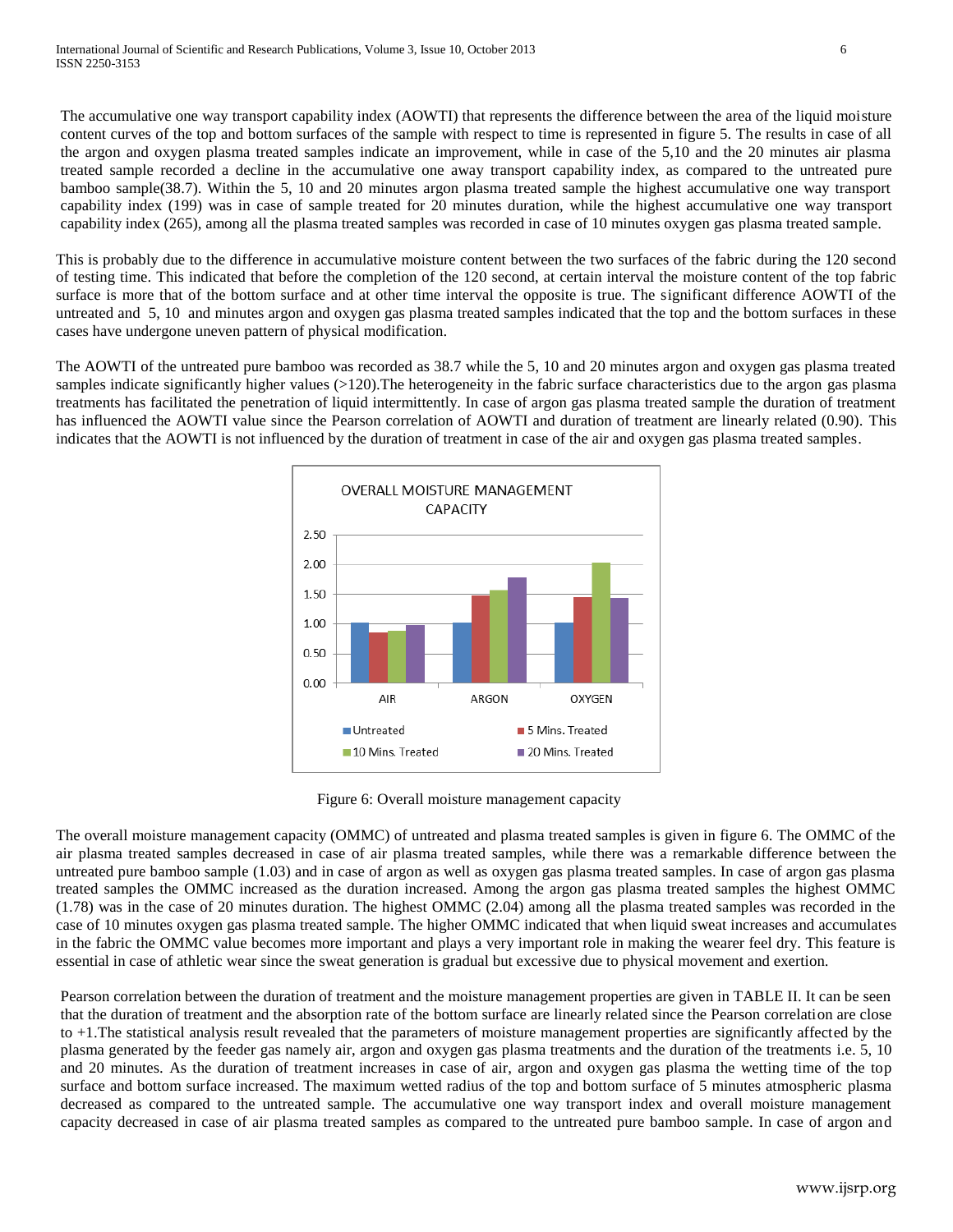oxygen gas plasma the value of one way transport index and overall moisture management capacity increased , with the highest value recorded in case of 10 minutes oxygen gas plasma treated sample.

The type of plasma used and the duration of each of the treatments have played a vital role in the transmission of water through the knitted fabric. The characteristics that define the properties that have a bearing on surface characteristics viz. wetting time spreading speed etc. has altered by the various plasma treatments whereas the bulk properties involving both the top and bottom surfaces of the fabric namely accumulative one way transport index and overall moisture management capacity have improved by the argon and oxygen gas plasma treatments. The statistical analysis results indicate that there is a good correlation between the duration of treatment and the moisture management parameters such as wetting time of bottom surface of air plasma and oxygen gas plasma treated sample, absorption rate of bottom surface of oxygen gas plasma treated sample plasma treated sample. A very good correlation exists in the case of wetting time of top surface and absorption rate of bottom surface of air plasma treated bamboo fabric.

Based on the results obtained, it was found that 10 minutes oxygen gas plasma treatment is enough for the effective modification of pure bamboo fabric for improving the moisture management properties. The changes in morphology and formation of polar groups on the substrates surface, caused by plasma treatment are responsible for the improved property. The changes and improvement differs based on the type of plasma treatment given and the duration of treatment given to the hundred percent pure bamboo knitted fabric. Of all the types of plasma treatment applied to bamboo fabric, oxygen plasma treatment offered the best result, due to the formation of void and reduction in fibre diameter as compared with other types of plasma treatments.

| <b>TEST PARAMETERS:</b>                                                  | <b>AIR</b>                               |         | <b>ARGON</b>                             |         | <b>OXYGEN</b>                             |         |
|--------------------------------------------------------------------------|------------------------------------------|---------|------------------------------------------|---------|-------------------------------------------|---------|
| Dependent-independent variable                                           | Pearson<br>correlation<br>coefficient(r) | p-value | Pearson<br>correlation<br>coefficient(r) | p-value | Pearson<br>correlation<br>coefficient (r) | p-value |
| Duration<br>of<br>Treatment-wetting<br>time top<br>surface               | 0.843                                    | 0.009   | 0.243                                    | 0.562   | 0.48                                      | 0.228   |
| Duration of Treatment- wetting time_Bottom<br>Surface                    | 0.805                                    | 0.016   | 0.205                                    | 0.626   | 0.678                                     | 0.065   |
| Duration of Treatment-Absorption rate top<br>Surface                     | 0.726                                    | 0.042   | 0.411                                    | 0.312   | 0.43                                      | 0.288   |
| of<br>Treatment-Absorption<br>Duration<br>rate<br><b>Bottom Surface</b>  | 0.950                                    | 0.000   | 0.565                                    | 0.144   | 0.713                                     | 0.047   |
| Duration of Treatment- Spreading speed top<br>Surface                    | 0.131                                    | 0.758   | 0.581                                    | 0.131   | 0.522                                     | 0.185   |
| of<br>Treatment-Spreading<br>Duration<br>speed_<br><b>Bottom Surface</b> | 0.069                                    | 0.871   | 0.082                                    | 0.847   | 0.678                                     | 0.065   |
| Duration of Treatment-Accumulative one way<br>transport capability       | 0.129                                    | 0.760   | 0.891                                    | 0.003   | 0.439                                     | 0.277   |
| Treatment-Overall<br>Duration<br>of<br>moisture<br>management capacity   | 0.031                                    | 0.942   | 0.911                                    | 0.002   | 0.403                                     | 0.322   |

Table 2: Cumulative coefficient of the time of treatment

# IV. CONCLUSION

The moisture management tester has provided a comprehensive summary of all the water absorption and spreading ability simultaneously for the surface towards the skin and the outer surface of the garment. In case of the argon gas plasma treated fabrics the AOWTI increases linearly as the duration of treatment increases from five to twenty minutes. The plasma treated bamboo fabrics can be effectively used for sport wear and infant layettes to prevent these garments getting clammy and exhibit quick drying properties. Oxygen plasma treatment offered the best result, due to the formation of void and reduction in fibre diameter as compared with other types of plasma treatments. It is found that the argon and oxygen gas plasma modification alters the surface morphology, give rise to moisture management fabrics. Air, argon and oxygen gas plasma treatment on pure regenerated bamboo knitted fabrics can provide a solution to producing product specific fabrics. Further, the plasma process can be easily amalgamated with the present day industrial set up.

### **REFERENCES**

1.Hu, J. Li, Y. Yeung, K.W. Wong, A. S. W. Xu, W, "Moisture Management Tester: A method to characterize fabric liquid moisture management properties" Textile Research Journal 75(1); 2005 pp57-62.

2.Wardiningsih Wiah and Olga Troynikov "Influence of cover factor on liquid transport performance of bamboo knitted fabrics" The Journal of The Textile Institute, Vol.103, No.1, January 2012, pp89-98

3.Erdumlu, N., & Ozipek, B. "Investigation of regenerated Bamboo fibre and yarn characteristics". *Fibres and Textiles in Eastern Europe, 16*, 2008 pp43–47.

4.Higgins, S.C., & Anand, M.E. Textiles materials and products for activewear and sportswear. *Technical Textile Market, 52*, 2003 pp9–40.

5. Olga Troynikov and Wiah Wardiningsih "Moisture management properties of wool/ polyester and wool/bamboo knitted fabrics for the sportswear base layer,Textile Research Journal, April 2011; vol. 81, 6: pp. 621-631., January 26, 2011.